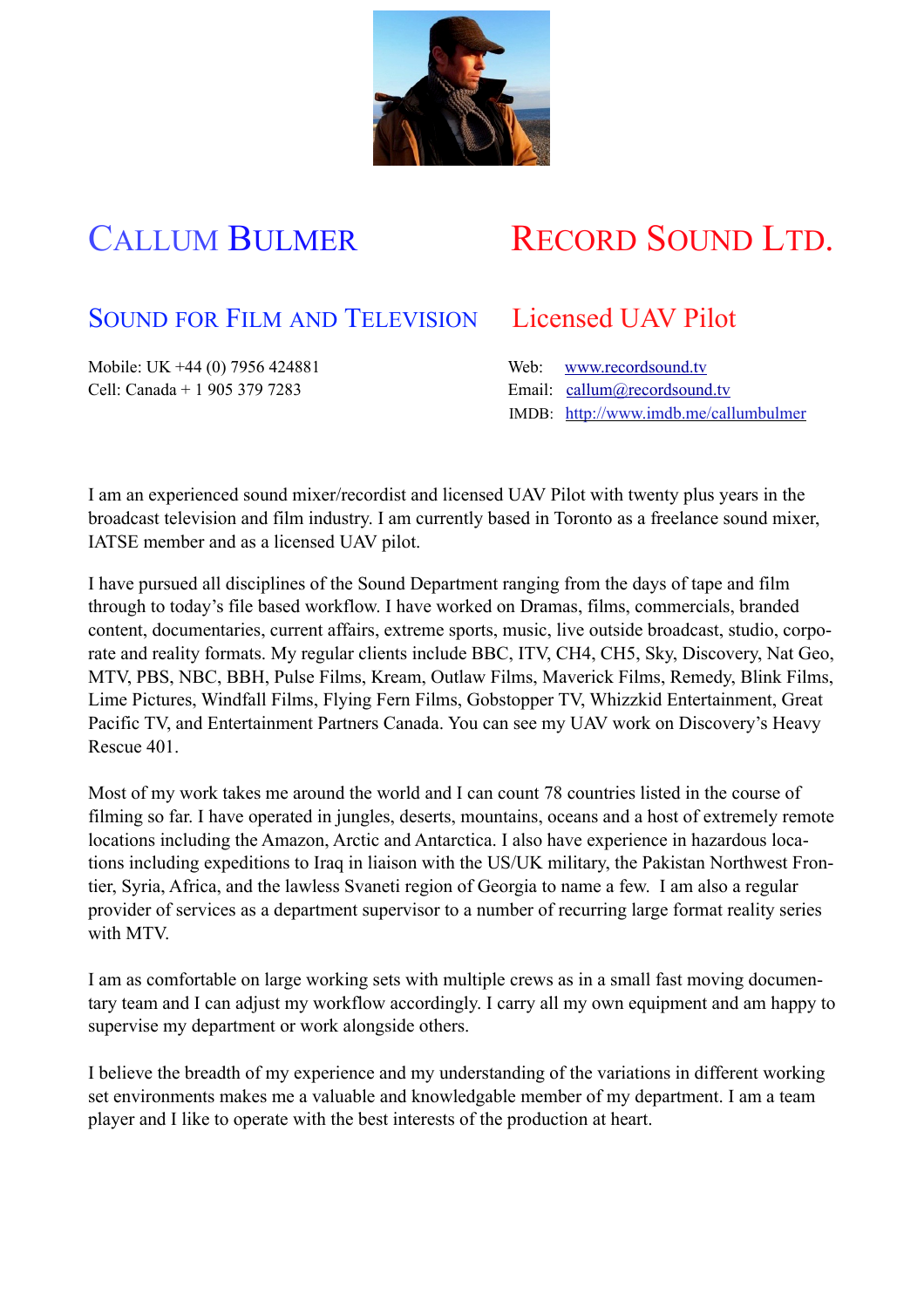## CALLUM BULMER SOUND MIXER

Mobile: UK +44 (0) 7956 424881 Cell: Canada + 1 905 379 7283 Email: canada + 1 905 379 7283

| Mobile: UK +44 (0) 7956 424881 | Web: www.recordsound.tv                   |
|--------------------------------|-------------------------------------------|
| Cell: Canada + 1 905 379 7283  | Email: $\text{callum}(a)$ records ound tv |
|                                | IMDB: http://www.imdb.me/callumbulmer     |

## Assorted Credits:

### Film/Drama:

Clarice Drama Series/Boom Operator Mixer Michael La Croix The Last Message Swinging With the Finkels Little Britain Comedy/Corporate Kaupthing

#### Commercials/Promos:

Cheerios Commercial Partizan Bjork, Biophilia Tour **Promo** Promo Pulse Films<br>
McDonalds Pulse Films<br>
Pulse Films McDonalds Commercial Pulse Films Barclays Bank Virgin Trains Commercial 2AM Films B.T.Broadband 35mm Commercial Outlaw Films Pizza Hut 35mm Commercial Outlaw Films Ibiza 35mm Commercial MTV Halifax 16mm Commercial Mondo<br>
16mm Commercial Coast Productions<br>
16mm Commercial Coast Productions RBS Avanta Commercial Maverick Films Pledge 16mm Commercial Coast Productions<br>
Coast Productions<br>
Coast Productions<br>
25mm Commercial BBC<br>
BBC T-Mobile Commercial Commercial Off The Radar<br>
Commercial Constants Constants Constants Commercial Commercial Commercial Commercial Constants Constants Constants Commercial Commercial Commercial Commercial Commercial Commer

## Documentary:

In the land of the Midnight Sun Documentary Series ITV/Shiver<br>Secret Life of Dogs Documentary Documentary Oxford Scie John Bishop's Australia Documentary Lola/ITV Why Sex Is Fun with Maggie Gyllenhaal The Expanding Universe 2008 Documentary Documentary BBC/Horizon

Impulse Drama Series/Boom Operator Star Trek Discovery 2nd Unit/Boom Operator Mixer Michael La Croix<br>
2nd Unit/Boom Operator Mixer Michael La Croix<br>
2nd Unit/Boom Operator Mixer Michael La Croix The Comey Rule **The Comey Rule 19 Comey Rule 19 Comey Rule 1** Croix Drama Series/Boom Operator Mixer Michael La Croix Suits Suits Drama Series/Boom Operator<br>
In The Dark<br>
Drama Series/2AS The Boys<br>
2nd Unit/Boom Operator Mixer/CJ.Woodley<br>
Drama Series/Boom Operator Mixer/Michael La Croix Designated Survivor **Drama Series/Boom Operator** Mixer/Michael La Come Here Today **Drama** Series/Boom Operator Mixer/Michael La Come Here Today 16mm B/W Drama The Poetry Thief 16mm Film 16mm Film Tempo Productions<br>So Good Short Film 16mm Tempo Productions Nice 16mm Film 16mm Film Antrim Films<br>16mm Film 16mm Film 2 Much Films Blue 16mm Film Black Dog Action Star 19. Action Star 1.1 and 35mm Feature 1.1 and 2.5mm Feature 1.1 and 2.5mm Feature 1.1 and 2.5mm Feature 1.1 and 2.5mm Feature 1.1 and 2.5mm Feature 1.1 and 2.5mm Feature 1.1 and 2.5mm Feature 1.1 and 2.5mm Featu Dreamteam Drama Sky The Taylor Sisters **HD** Docudrama ITV<br>
Secret Life of Elizabeth I Docudrama **ITV**<br>
BBC Secret Life of Elizabeth I Docudrama<br>
Thieftakers
I Domn Drama
I ITV
ITV
ITV

BBC 16mm Drama

16mm Commercial 35mm Commercial Vitamin Water Commercial Pulse

Mixer/Rob Woolfson Off The Radar

Across the Pond

Oxford Scientific/ITV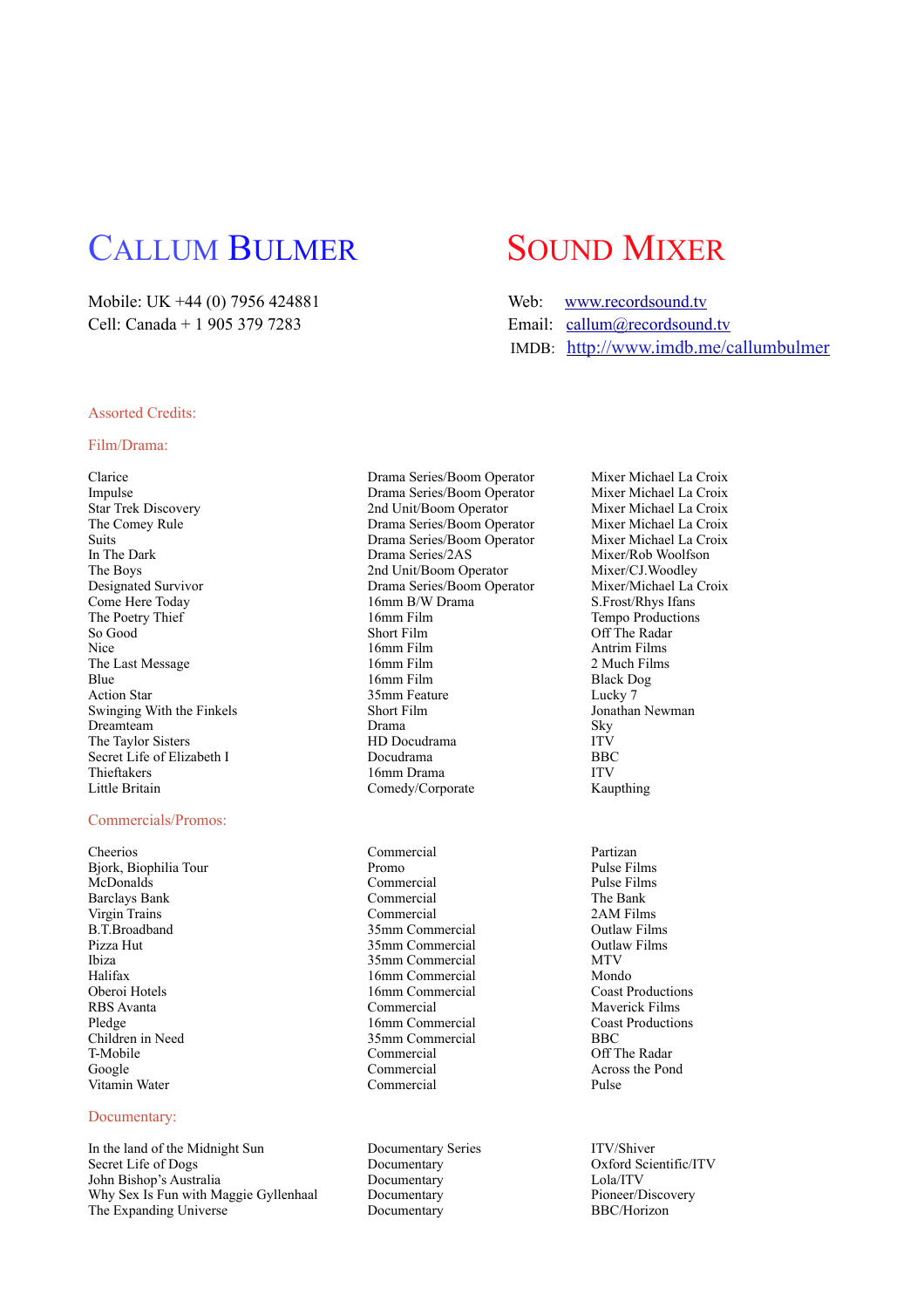Ultimate Cops<br>
The Nevada Triangle<br>
Documentary Series<br>
Documentary Series<br>
Documentary Series<br>
Discovery<br>
ITV Factual The Nevada Triangle Through the Wormhole **Series** Documentary Series Discovery<br>
Discovery<br>
Documentary New Documentary Series Discovery<br>
ITV Factual Greatest Escapes Documentary Mummifying Alan Documentary (BAFTA) Blink Films Story of India **BBC/PBS/Mayavision** Documentary series **BBC/PBS/Mayavision** Myths & Legends **Documentary series** BBC/Mayavision Big, Bigger, Biggest Documentary Series Windfall/Discovery English Story Documentary Series BBC/Mayavision Hadrian's Wall **Documentary** Discovery<br>
Ross Kemp On Gangs **Documentary Series** Sky Ross Kemp On Gangs Documentary Series Sky Polar Challenge Documentary Panorama Documentary Series BBC<br>
Tales from the Banquet Hall Documentary Series Lion/BBC<br>
Lion/BBC Tales from the Banquet Hall Comedy Map Of Britain Documentary BBC Alexander's Final Battle Documentary BBC/Mayavision Gilbert White, the Nature Man Documentary BBC/Mayavision Machines of War Documentary Series Windfall/Discovery Parasites Documentary BBC1<br>
Local Heroes Documentary Series Discov The Truth About Women **Documentary** Sky Sky Rachel Williams, Supermodel **Documentary** Rapido Rachel Williams, Supermodel **Supermodel** Documentary Rapidomentary Rapidomentary Rapidomentary Rapidomentary Rapidomentary Rapidomentary Rapidomentary Rapidomentary Rapidomentary Rapidomentary Rapidomentary Rapidomentary R Dr. John At Abbey Road Helicopter Wars **Documentary** Nat Geo Naked In Westminster Theorem 2013 Commentary Sky Sky Spice Girls In Brazil and Sky Documentary Sky Energy Films Spice Girls In Brazil

#### Factual Entertainment:

Heavy rescue 401 Factual Entertainment Series Great Pacific TV/Discovery Factual Entertainment Series Shipwrecked Factual Entertainment Series CH4 Strictly Come Dancing **Factual Entertainment Series** BBC The Voice Factual Entertainment Series Wall2Wall/ITV<br>Masterchef UK Factual Entertainment Series RBC Bear Grylls Get Out Alive Factual Entertainment<br>The Only Way Is Essex Factual Entertainment The Only Way Is Essex Factual Entertainment Series Lime/ITV<br>
Ex on the Beach Series Factual Entertainment Series Whizzkid/MTV Ex on the Beach Factual Entertainment Series Whizzkid/MTV<br>
Kell on Earth Factual Entertainment Series Magical Elves/Bravo Kell on Earth Factual Entertainment Series Magical Elves<br>
Factual Entertainment Series Lime/MTV Single AF Factual Entertainment Series Gobstopper/MTV Britain's Got Talent Factual Entertainment ITV<br>
Goodwood Classic Cars Race Factual Entertainment Auro Goodwood Classic Cars Race Factual Entertainment Aurora Topman Control Music Live Music Live Music CCLab<br>
Hidden Talents Control Control Control Control Control Control Control Control Control Control Control Control Control Control Control Control Control Control Control Contr Hidden Talents<br>
Trawlermen (BAFTA) Supervational Document Changes River River River River River River River River River River<br>
Supervational Document River River River River River River River River River River River River Got To Dance<br>
Young Talent of the Year<br>
Factual Entertainment Series<br>
BBC<br>
BBC Eurovision: Your country needs you I'm a Celebrity get me out of here Factual Entertainment ITV<br>BAFTAS Factual Entertainment BBC/Daisybeck BAFTAS Factual Entertainment<br>Revealed Docudrama Story of Bolero Factual Entertainment ITV<br>Frock Me Music/Entertainment BBC/Murmur Dancing on Ice **Factual Entertainment** ITV Any Dream Will Do Factual Entertainment BBC<br>
Fashion Wizards Factual Entertainment Disney Coach Trip Factual Entertainment X Factor **Factual Entertainment** Talkback/ITV <br>Mobile Act Unsigned **Factual Entertainment** CH4/ Princess Prod. Mobile Act Unsigned Factual Entertainment CH4/ Princess Product CH4/ Princess Product Princess Prod. Princess Prod. Princess Princess Princess Princess Princess Princess Princess Princess Princess Princess Princess Princes Piers Morgans Life Stories Factual Entertainment ITV<br>
Can't Fire Me I'm Famous Factual Entertainment BBC Can't Fire Me I'm Famous Factual Entertainment BBC Marco P White's Great Brit Feast Britain's Finest Factual Entertainment Biography Channel Tina Child 35mm Promo Polygram Boss Swap Observational Documentary CH4 Escape From Experiment Island Factual Entertainment Discovery<br>
Holiday BBC BBC Headliners Music Show CH4

Documentary Series Discovery

Factual Entertainment Series BBC<br>Factual Entertainment Blectus/NBC Eactual Entertainment Series Observational Documentary BBC Factual Entertainment Series BBC<br>Factual Entertainment BBC Music/Entertainment Factual Entertainment<br>
Factual Entertainment<br>
CH4/12Yard Documentary Factual Entertainment **Travel Series** 

Lion/History Channel